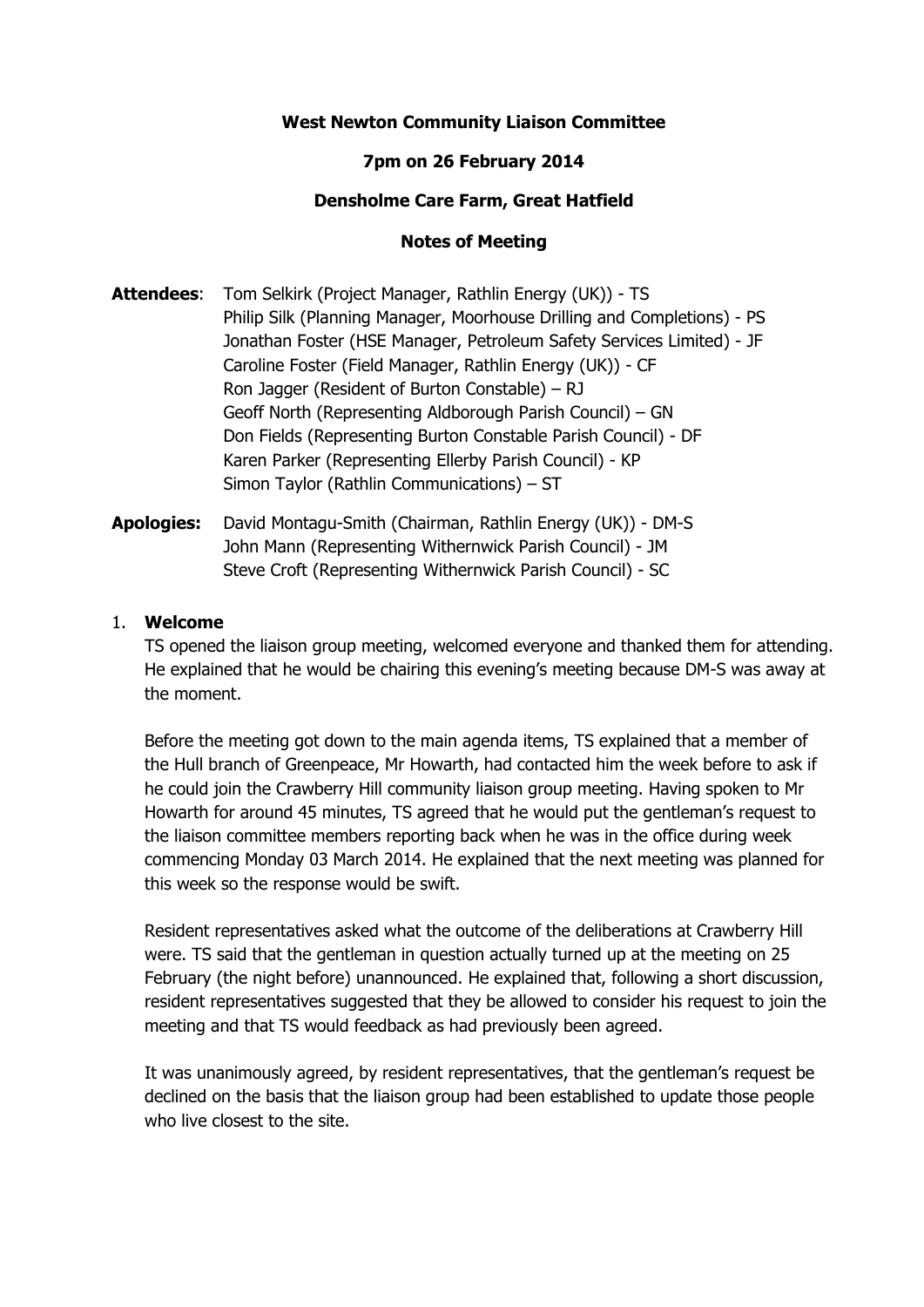Resident representatives at Crawberry Hill felt that it was important that they continue to discuss matters of relevance to the local community so that they can feedback on progress and next steps to other residents across Walkington and Bishop Burton. It was felt that the gentleman's inclusion would bring a wider environmental and political debate that had already formed earlier discussions by the local community and the liaison group at the beginning of the process. Rathlin Energy (UK) having already addressed these, resident representatives said that they did not feel that the community liaison group meetings were the right forum for Mr Howarth. TS said he would feed resident representative views back.

Following a short discussion about whether or not Mr Howarth would be permitted to join the West Newton liaison committee (if he asked), resident representatives said that they agreed with the approach adopted at Crawberry Hill. KP said that she would happily talk to him as local resident and a member of Ellerby Parish Council.

## 2. **Operations Update**

TS explained that the purpose of the meeting was to give resident representatives an update on the programme of work and to talk in more detail about the Environment Agency (EA) permitting process that is now underway. He said that nothing had changed with the proposed programme. Once again he explained the background to the EA process and reiterated that: Rathlin Energy (UK)'s primary targets are conventional and that this must not be confused with the wider debate that is currently underway surrounding hydraulic fracturing. The message is clear: **Rathlin Energy (UK) Limited is not fracking.**

TS said that the West Newton application is available for review and comment on the Environment Agency website and can be found at: [http://www.environment-agency.gov.uk/research/library/consultations/151802.aspx.](http://www.environment-agency.gov.uk/research/library/consultations/151802.aspx)

He said that the information had been made available for a period of four weeks and that the public consultation period would end on 03 March 2014 at 24.00. TS said that there would then be an eight week consideration period by the EA. He said that all being well, an early approval determination would mean that the team could be back on site in mid-May. He said that the application is also accessible to view within the Yorkshire section on Rathlin Energy UK's website [\(www.rathlin-energy.co.uk\)](http://www.rathlin-energy.co.uk/).

TS said that the plan for this meeting was to cover the following topics:

Operations Update and Test Programme - TS EA Regulations and Permits - JF Test Operations and Equipment - CF Community Impacts - PS AOB - All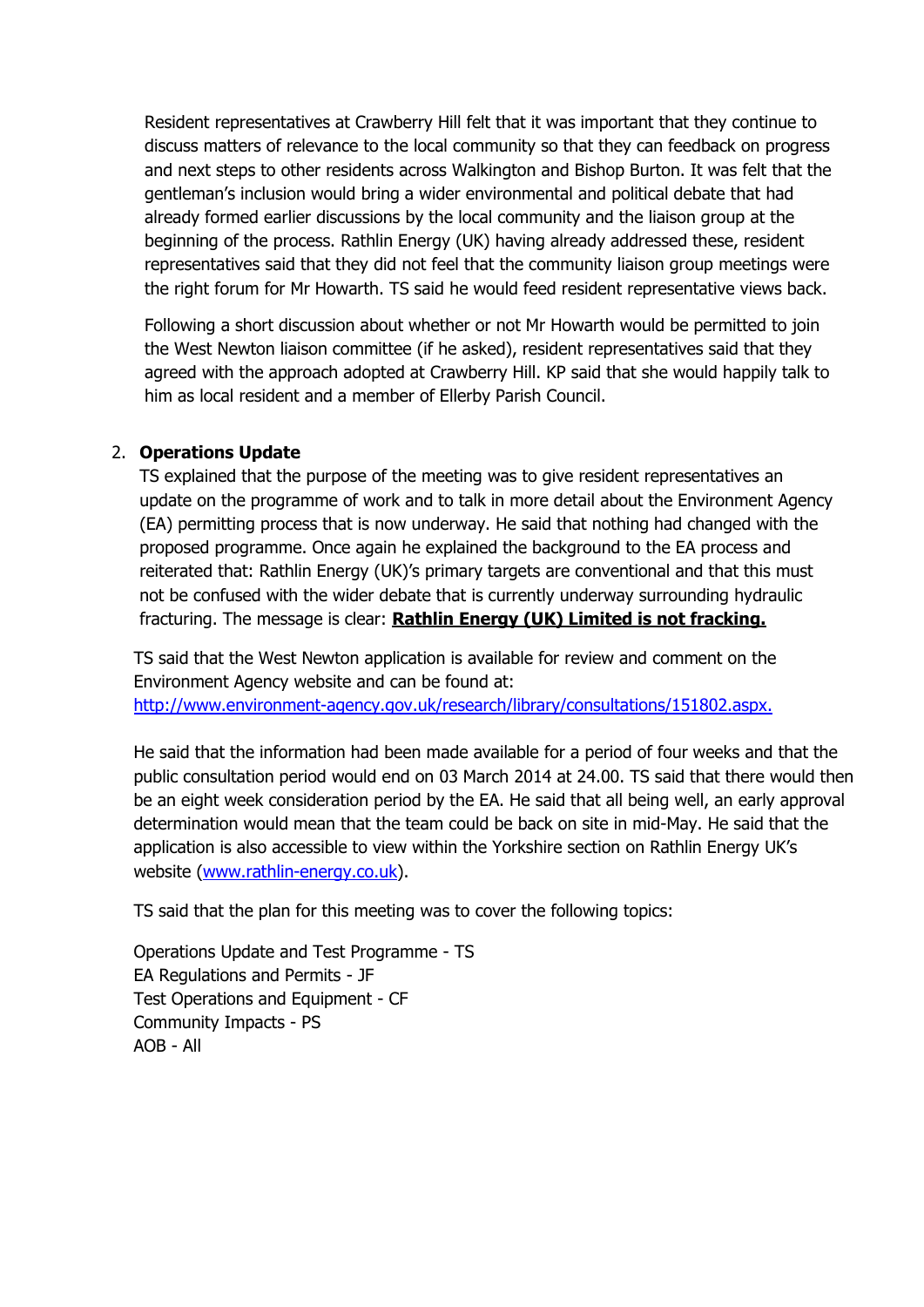# **Operations Update and Test Programme**

TS started by showing a slide that had been used previously by Rathlin Energy (UK) to show the difference between conventional and unconventional targets.

He then went on to talk in detail about Rathlin Energy (UK)'s targets showing a technical diagram that explained:

- The Permian Reef Prospect
- The underlying Carboniferous structures evident at various levels
- The Westphalian level
- The Namurian level
- The Dinantian carbonate

He reminded the community liaison group about the initial project phases including how the well was constructed and the lengths the company has gone to to protect the water aquifer. The diagram was also used to show the liaison group its initial targets.

TS also reminded resident representatives that Rathlin Energy (UK) had originally included six potential reservoir target horizons in the planning application for the West Newton project. These included the Permian Age Brotherton, Kirkham Abbey and Cadeby carbonate sequences; the Carboniferous age Coal Measure and Millstone Grit sand sequences; and the Carboniferous Dinantian carbonate. On the diagram he showed where these formations would be encountered - at between 1,500m and 3,100m - in the wells. He also explained about the source rock potential that was present within the Permian basinal sediments, the Westphalian Coal Measures and the Bowland Shale sequence.

TS said that, as explained earlier in the process, the Bowland Shale interval had been cored during the drilling phase to evaluate the source rock potential of that zone.

TS then went on to discuss the data gathering and evaluation work that had been done and what was proposed as part of the testing programme.

He said that the data gathered during the drilling process included:

- Drill cuttings
- Mud weights
- Gas monitoring
- Electric log data

TS explained that cores were cut and recovered from the following sequences:

- Cadeby (reservoir analysis)
- Bowland (source rock analysis)

 He said, that from all of the information gathered, it had been decided to carry out the following tests:

- A flow test in the Kirkham Abbey
- A flow test in the Namurian
- A mini fall off test in the Bowland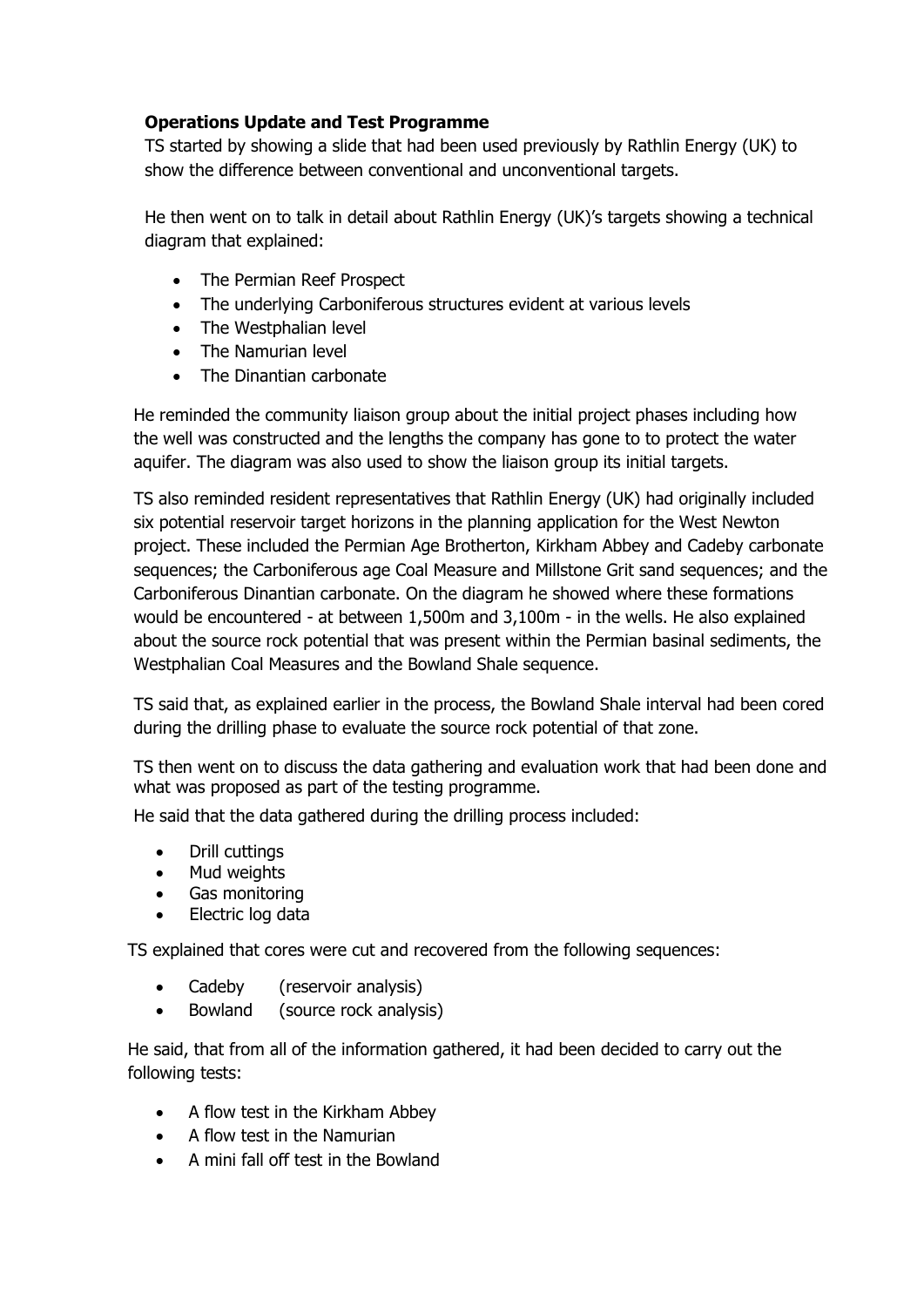TS explained that the test objectives are:

- Kirkham Abbey formation flow test
	- to establish whether gas is present in the reservoir
	- to establish whether there is a commercially significant rate and volume of gas present
- Namurian formation flow test
	- to establish whether gas is present in the reservoir
	- to establish whether there is a commercially significant rate and volume of gas present
- Bowland Shale formation mini fall off test - to collect reservoir engineering data (pressure and physical rock properties)

TS explained, in more detail, that Rathlin Energy (UK) planned to acquire important data through the flow test to determine if the conventional reservoir formations have the potential for commercial development.

Explaining the mini fall off test in more detail, he said that this would enable Rathlin Energy (UK) to acquire important engineering data: a) formation pressure, b) permeability and c) fracture gradient – this data will help determine is gas is in place within the formation. He said that this is key to understanding the entire hydrocarbon system within the basin, including reservoir, source and sealing rocks and the potential volume of hydrocarbons present.

TS said that the planned future programme for West Newton is:

- To review the test results
- To refine the geological model
- To assess commercial potential
- To undertake additional seismic testing
- To identify a potential follow-up drilling location

# **EA Regulations and Permits**

JF then gave an overview of the Environment Agency Regulatory Position (October 2013).

He said that in June 2013, the EA wrote to operators, including Rathlin Energy (UK), informing them that the regulatory position for oil and gas exploration had been modified.

He then explained that in July 2013, the EA issued draft guidance for oil and gas exploration operations setting out the EA's modified regulatory position.

He said that in July 2013, the EA wrote to operators, including Rathlin Energy (UK), to inform them that the modified regulatory position would take effect from 31 October 2013. He said that, at that time, ongoing operations could continue, subject to operators having permit applications in place.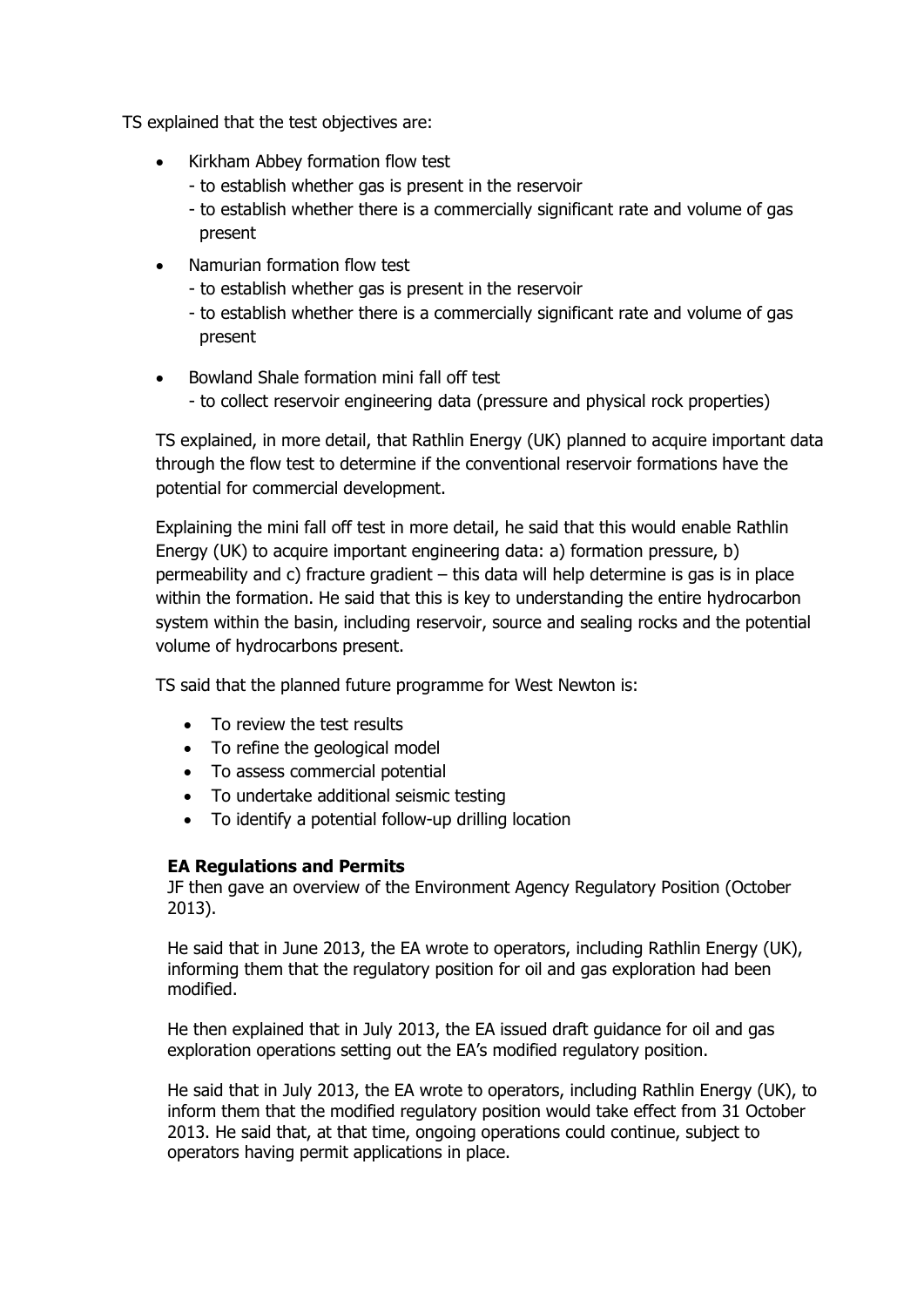JF said that the applicable legislation for the permits are:

Principle UK Legislation:

- Water Resources Act 1991
- Environmental Protection Act
- Radioactive Substances Act

Principle EU Legislation:

- Mining Waste Direction
- Industrial Emission Directive

In explaining the regulatory position, JF said that the following were relevant (\*applicable to Rathlin Energy (UK)):

Environmental Permitting (England and Wales) Regulations 2010:

- $\bullet$  Mining Waste Activity\*
- Groundwater Activity\*
- $\bullet$  Industrial Emissions Activity\*
- Radioactive Substances Activity\*
- Water Discharge Activity

Water Resources Act 1991 (as amended by the Water Act 2003):

- Consent to Construct or Extend a Boring for the Purpose of Minerals\*
- Groundwater Investigation Consent
- Water Abstraction License

Flood Defense Consent:

Works Undertaken Within, Over or Near a Main River of Flood Defense

JF then explained the difference between 'bespoke permits' and 'standard rules'. He said that in considering Rathlin Energy (UK)'s application, the EA was applying bespoke permits but in time, these would in all likelihood become standard rules.

JF then clarified the differences as follows:

Bespoke Permits:

- Provide for the permitting of activities which are not covered by standard rules permits
- Require a bespoke set of conditions to ensure environmental risk is mitigated
- Up to 13 weeks to determine application, including four weeks for public consultation

Standard Rules Permits:

- Provides for the permitting of activities, which are considered by the EA to be a standard operation and which, can be permitted using a standard set if conditions to ensure environmental risk is mitigated
- Less than four weeks to determine application

Current Status:

The EA is working to develop standard rules permits for oil and gas operations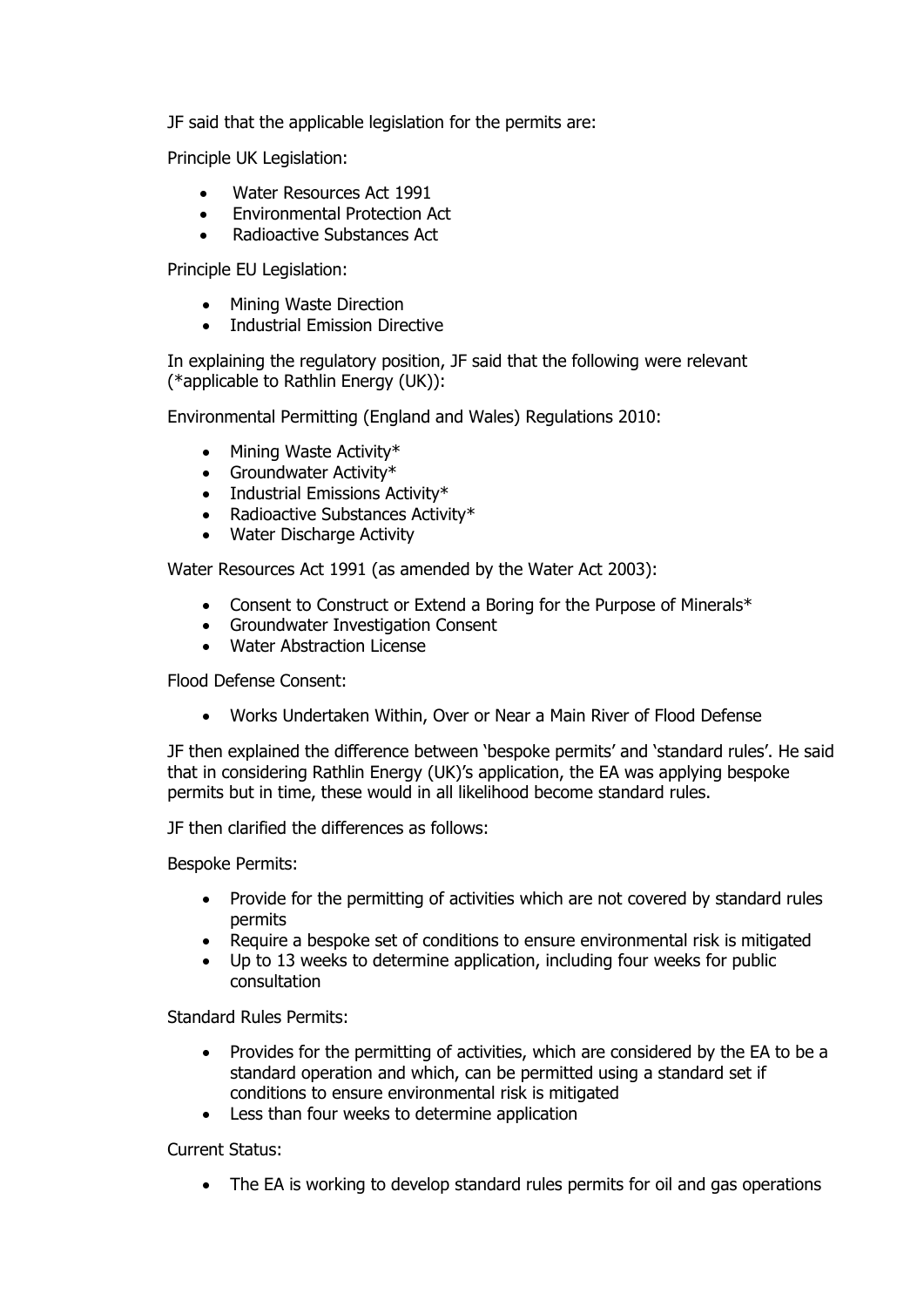# **Test Operations and Equipment**

CF said that once the permits are granted that a much smaller amount of equipment will be brought to the West Newton site. She showed a picture of the type of equipment that Rathlin Energy (UK) would expect to use. CF explained that a work-over rig, similar to the one that had been initially used to drill down to a depth of around 200m during the drilling operations, would be used.

CF said that the work-over rig would be truck mounted, the mast would be approx. 22 metres high and that it would have a mud pump and a blow-out prevention system.

She then explained that a wire-line and logging unit would also be used to lower the necessary well logging tools into the wellbore to record a variety of cased hole logs. CF showed a picture of the type of vehicle that would be used.

CF said that the wire-line and logging unit would have a winch system used to lower the necessary tools into and out of the well. She then showed a picture of the tools and explained how, with pin point accuracy, they would be lowered into the well and how the tests would be undertaken by setting off small charges that perforate the casing to communicate with the rock formation behind. Mini fall off tests will be conducted first and after the data is gathered the zone would be plugged and abandoned. The testing would then move upwards to undertake the flow tests in each formation separately.

Resident representatives asked how long this phase would take. CF said that it would take up to six weeks and that the service rig and wire-line logging unit may move between the two sites during the testing phase. Resident representatives suggested that it might be better just to get the work done and completed before moving off the site. CF said that this was something that was still being considered based on logistics.

CF then went on to talk about the surface testing equipment. She said that this would include:

- $\bullet$  A choke manifold
- A sand knock out system
- A three phase separator system
- Storage tanks
- A flare stack with a shroud

Pictures were shown of the equipment to be used.

She then showed a diagram and talked resident representatives through how:

- Fluid flows from the well
- Pressure is monitored and regulated
- The fluid is separated into three phases oil, water and gas
- The oil and water flows through the system into storage tanks
- The gas flows to the flare stack where it is incinerated

CF said that the team would closely and continually monitor:

- The pressure at the testing point and at the surface
- The flow rate
- The liquids rate
- The flow times
- The temperature
- All samples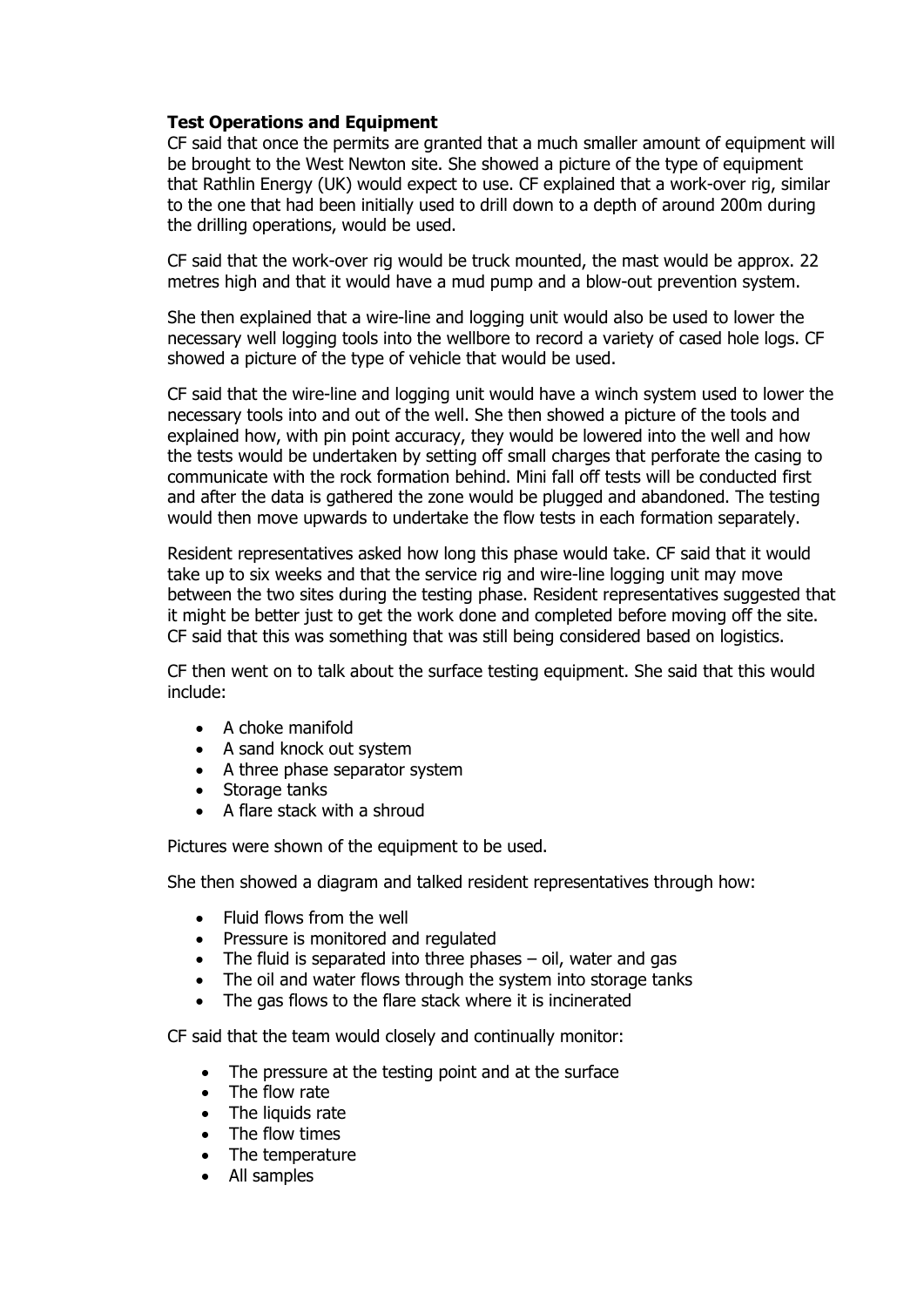She explained that this would enable Rathlin Energy (UK) to build up a picture of whether the flow rate was commercially viable. CF also said that this would help the team to better understand the reservoir properties, i.e. the extent if the reservoir, its permeability and if there is any water contact.

Resident representatives asked how long the flaring would take place for. CF said that it would be for seven-ten days per flow test.

#### **Community Impacts**

PS said he would summarise for resident representatives about what had been done so far in terms of his work with the relevant external authorities before talking through what information had been submitted to the EA as part of the application to secure the necessary permits.

 He started by reminding resident representatives about the original planning application. He said that the planning permission was awarded on 17 January 2013.

 He explained that the application was submitted with a number of independent studies. He said that the application came with a number of conditions which were later discharged. PS said that some of the documents that had been used during the planning process had also been used as part of the EA submission. He reminded resident representatives that before submitting the planning application, Rathlin Energy (UK) had consulted with a number of organisations, including:

- The Coal Authority
- East Riding of Yorkshire Council
- Natural England
- The Environment Agency
- The Wildlife Trust
- English Heritage

PS then explained that a site condition report had been produced, which reviews the baseline conditions across a number of areas, including:

- Land use
- Environmental setting
- Geology
- Hydrogeology
- Well construction
- Soils
- Surface water and drainage
- Site drainage
- Groundwater abstraction
- Air quality
- Historic land use
- Pollution incidents and contamination

This site condition report is then used on surrender of the Environmental Permit by the Environment Agency, to confirm that the site is in a suitable condition to allow the permit to be surrendered.

 PS then took resident representatives through the surface and groundwater management and monitoring systems. He said that a hydrogeological risk assessment had been submitted. He explained that this provided an assessment of any potential risks and how these are mitigated.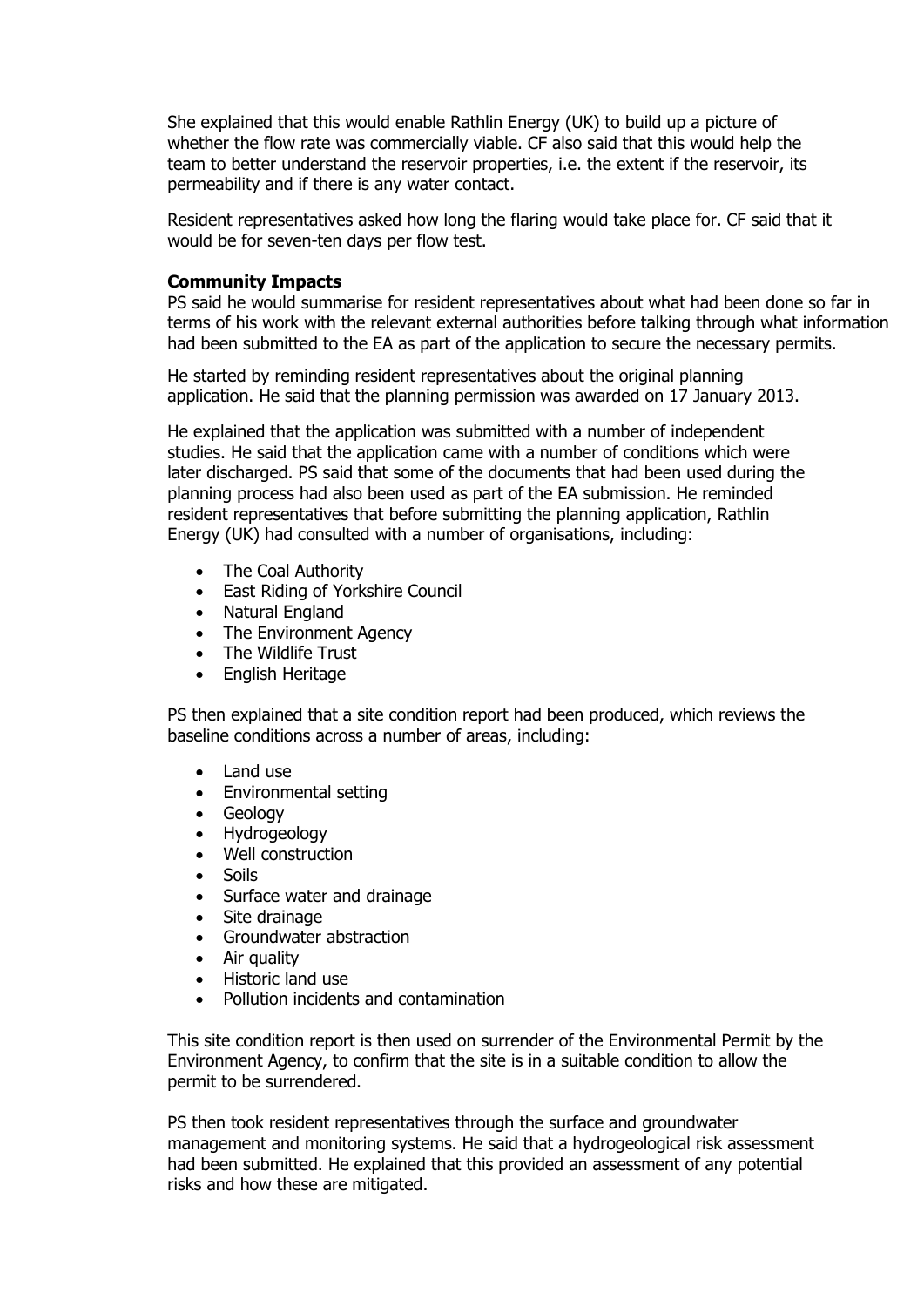He said that the mitigation includes:

- An impermeable membrane
- Cellar integrity
- Well integrity
- Site storage

PS then went on to talk about how the well had been constructed, the interfaces between the subsurface and the surface and how everything worked together to make sure that the water aquifers remain protected.

PS then went on to talk about ongoing air quality monitoring. He said that following a full impact assessment, an independent report had been produced by ESG and submitted as part of the EA process.

He said that the conclusion reached was that the flaring will not affect the attainment of air quality standards and the impacts to the nearest receptors are considered insignificant. He said that monitoring equipment had been in place since the very start of the operations and that ongoing air quality monitoring will continue throughout any future phases of work. PS said that there could be new conditions that the EA might stipulate and these will be detailed in the EA permit.

PS then went on to talk about noise mitigation and monitoring. He said that Rathlin Energy (UK) would comply with the planning condition requirements and the approved noise management plan. He said that the existing noise management plan submitted as part of the EA permit submission. He said that noise monitoring equipment will be reinstalled.

PS then went on to talk about lighting. He said that the well test operations may take place over 24-hour periods. Consequently, Rathlin Energy (UK) has submitted details of the impacts and mitigations from the shrouded flare stack, lighting towers and vehicles. He said that the flare impact would be reduced significantly with the inclusion of a shroud. He also explained that a lighting plan had been submitted as part of the EA permit application.

DF said that he would like assurances that the lighting would be controlled so that no lights from the towers would be pointing out from the site. CF said that all possible would be done to prevent this from happening and that it would be continually monitored. She said that anyone with any concerns should contact the helpline immediately to enable the site team to respond quickly. DF thanked CF and said that he would re-communicate that message. DF acknowledged that with the timeframe of works potentially starting in May, the days would be lighter for longer anyway and that that in itself was a mitigation measure.

PS then went on to talk about traffic and transport. He said that there would be a much lower volume of vehicles required to deliver the test equipment. He said that a traffic management plan would be in operation and that any previously agreed speed limits would be reinstated. He advised that security guards would be in place during busier periods to control vehicle movements to and from the site.